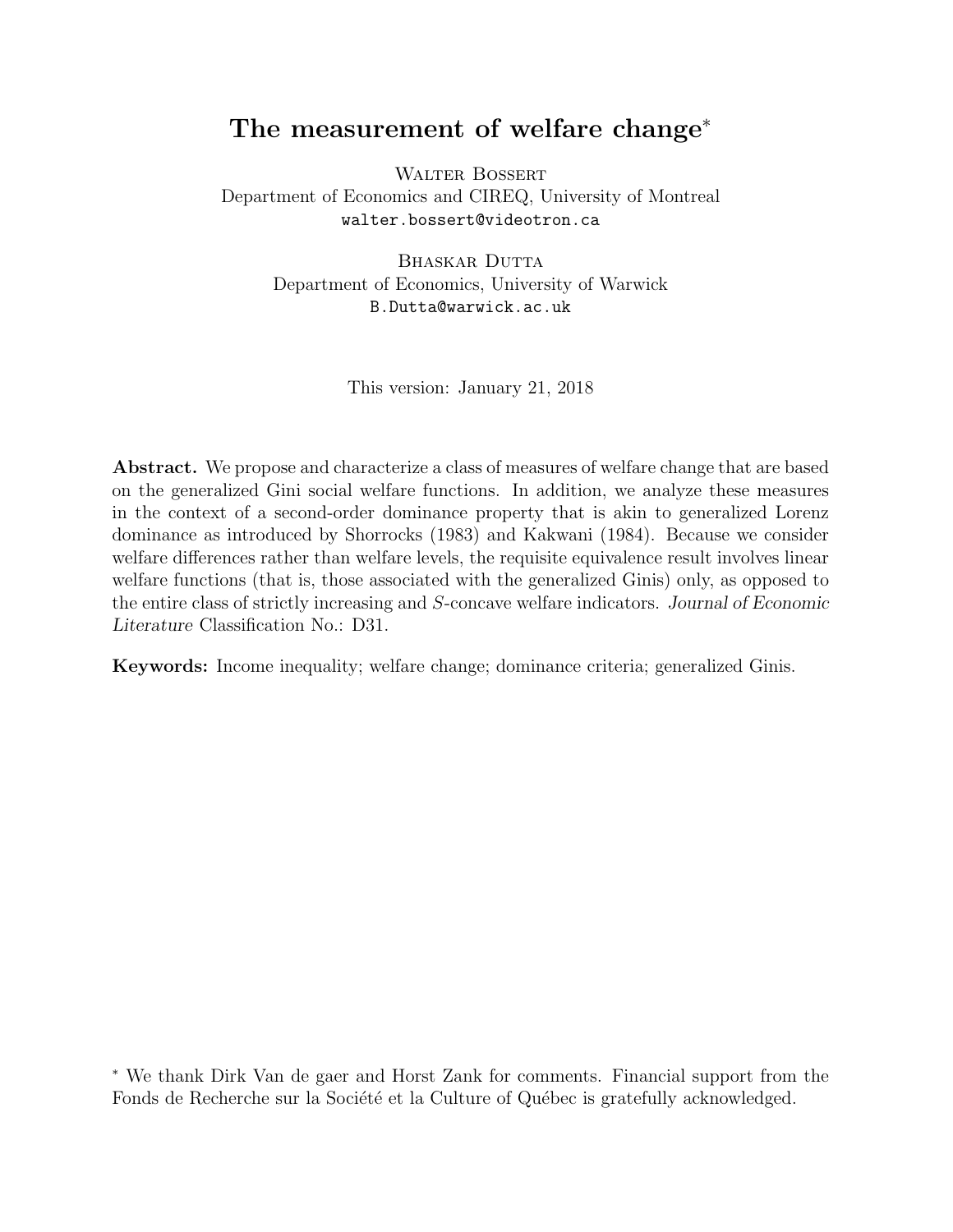#### 1 Introduction

Atkinson (1970), Kolm (1969) and Sen (1973) have provided the basic framework within which the modern approach to the measurement of inequality has developed. This approach explicitly endows measures of inequality with a normative interpretation. This is done by deriving inequality indices from social welfare functions defined on income distributions. Each index so derived inherits the distributional judgements embodied in the social welfare function from which it is derived. A reduction in inequality results in an increase in social welfare provided mean incomes remain unchanged.

Since the underlying social welfare functions are supposed to be *ordinal*, the derived measures of inequality are also ordinal. Hence, they can be used only to compare levels of inequality associated with the income distributions of, say, two countries, or of the same country at two points of time. However, it is also of considerable interest to ask questions such as "Has country A been more successful than country B in reducing inequality over the last decade?" A related but slightly different task is to compare the change in social welfare in country A to that of country B during a given period of time. Since the two countries may have a large difference in the rates of growth and since social welfare depends both on the size and the distribution of the cake, it may, in fact, be more appropriate to focus on comparisons of changes in social welfare. While this is the focus of this paper, we will discuss briefly how to address the issue of comparing changes in the level of inequality.

A comparison of changes in levels of social welfare require us to step out of the ordinal framework since the ranking of differences of welfare is not preserved under ordinal transformations of the welfare function. That is why we assume in this paper that the social welfare function has *cardinal* significance. This allows us to define a measure,  $V$ , of the change in social welfare between two income distributions, say  $x^0$  and  $x^1$ . Furthermore, it is meaningful to compare levels of  $V(x^0, x^1)$  and  $V(y^0, y^1)$ .

Having defined the measure of welfare change,  $V$ , our purpose is two-fold. First, we specify axioms or properties of V and characterize a class of these welfare change measures. This class of measures corresponds to the difference in welfare levels of two distributions, where the welfare function itself belongs to the class of generalized Gini indices. Our proof closely follows that of Weymark (1981), the principal difference being that our axioms are imposed on the measure of welfare change rather than on the welfare function. Our axioms are also slightly different allowing for a shorter proof.

Our second purpose leads perhaps to our main contribution. The generalized Gini welfare functions constitute the entire class of linear functions of individual incomes satisfying the strict version of the transfer principle that requires welfare (and hence equality) to go up when there is a transfer of income from a rich person to someone who is poorer. Of course, the comparison of levels of welfare change can vary depending on which member of the class is used. Since there are no firm ethical reasons for preferring one generalized Gini function over another, it may not always be possible to arrive at unambiguous comparisons. So, we ask the question whether it is possible to define a dominance condition which if satisfied guarantees that the comparison of levels of welfare change give the same answer for all the generalized Gini welfare functions. This question has, of course, been asked in the context of inequality of income distributions. Following Atkinson (1970) and Kolm (1969),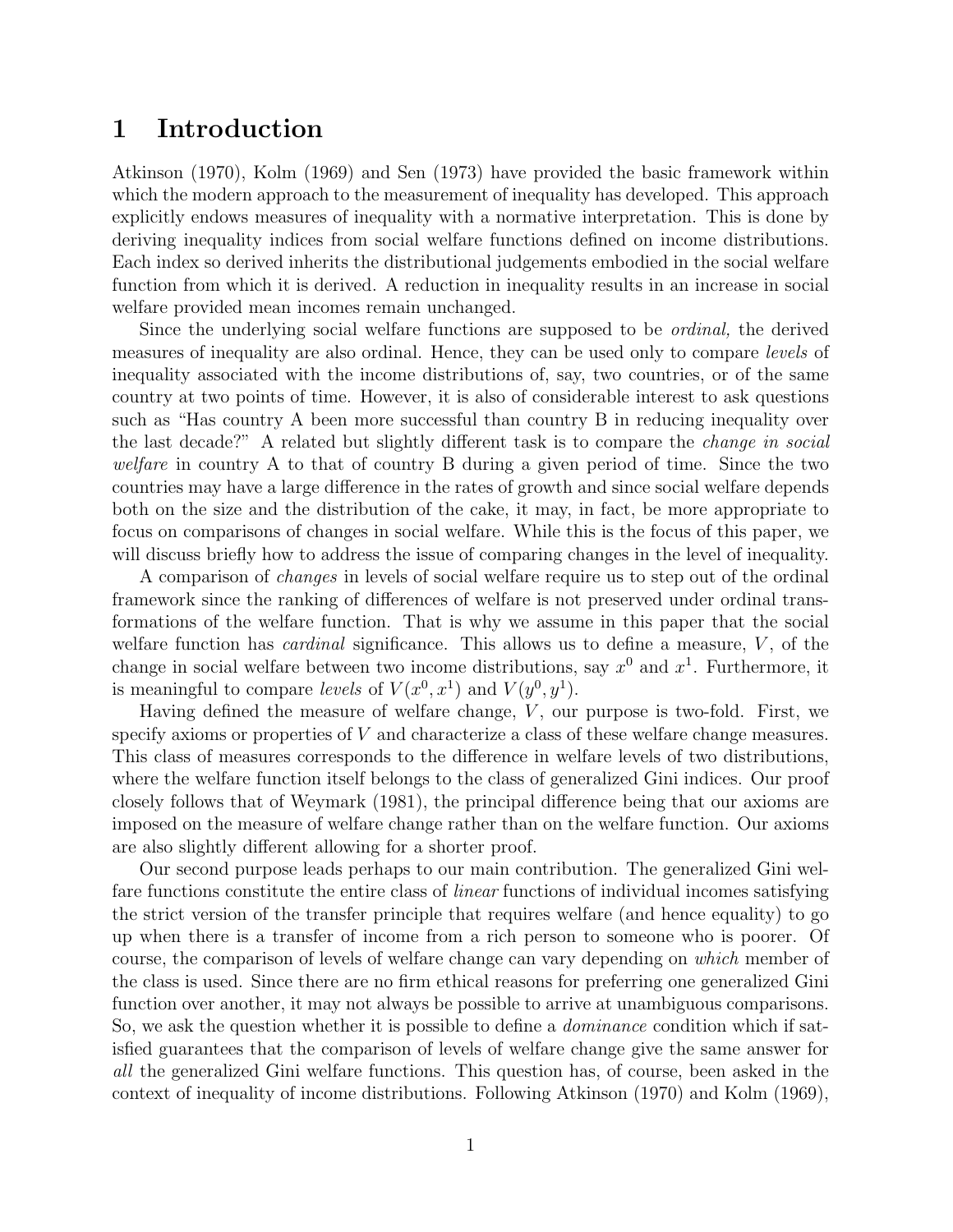Dasgupta, Sen and Starrett (1973) proved the most general such result by showing that if two distributions have the same mean income, then the social welfare associated with income distribution x is higher than that of y according to any  $S$ -concave welfare function if and only if the Lorenz curve of x lies everywhere above that of y. Thus, there is a precise dominance result for equality levels that corresponds to the class of S-concave welfare functions. Shorrocks (1983) and Kakwani (1984) independently extended this result so as to be able to compare welfare levels of income distributions which do not have the same mean incomes. They scaled up the Lorenz curve of an income distribution by its mean income to obtain the generalized Lorenz curve, and showed that generalized Lorenz dominance of income distribution x over another distribution y also provides a necessary and sufficient condition for unambiguous welfare comparisons. That is,  $x$  has higher social welfare than y for all increasing and S-concave welfare functions if and only if its generalized Lorenz curve lies everywhere above that of y.

We too use generalized Lorenz curves in our analysis of comparisons of welfare change, but adapt them for our purpose. Consider any income distribution  $x^0$  for a population of size *n* where individual incomes have been ranked in increasing order, so that  $x_i \leq x_{i+1}$ for all i from 1 to  $n-1$ . Then, the generalized Lorenz curve of x is obtained by plotting the cumulative incomes of the lowest k income levels against each k for all k from 1 to n. Suppose now that there are two pairs of income distributions (all of population size  $n$ ) indicating how income distributions have changed in countries A and B. Suppose also that all individual incomes have been arranged in increasing order. Then, we compare the sums of the cumulative *differences* between  $x^0$  and  $x^1$ , and between  $y^0$  and  $y^1$ . Put differently, we focus not on the generalized Lorenz curves themselves, but on the sums of the vertical differences between  $x^0$  and  $x^1$ , and between  $y^0$  and  $y^1$ . Our principal result is that the welfare change between  $x^0$  and  $x^1$  is at least as large as that between  $y^0$  and  $y^1$  for all generalized Gini differences if and only if the curve corresponding to the cumulative sums of differences between  $x^0$  and  $x^1$  lies everywhere above that of the corresponding curve for the y distributions.

Of course, this dominance is equivalent to second-order dominance of the difference between the x vectors and the y vectors. We then ask whether first-order dominance of the difference between the (ranked) x vectors over the difference between the (ranked) y vectors will imply unambiguous welfare change comparisons for a larger class of welfare functions. Clearly, this class would then contain the generalized Gini welfare functions since first-order dominance implies second-order dominance. However, we show the surprising result that even when there is first-order dominance in this sense, the only class for which unambiguous welfare comparisons are possible is the set of linear functions. So, once the strict transfer principle is imposed, our result implies that first-order dominance does not buy anything that second-order dominance does not already give us. This demonstrates that unambiguous comparisons of welfare change are very hard to make.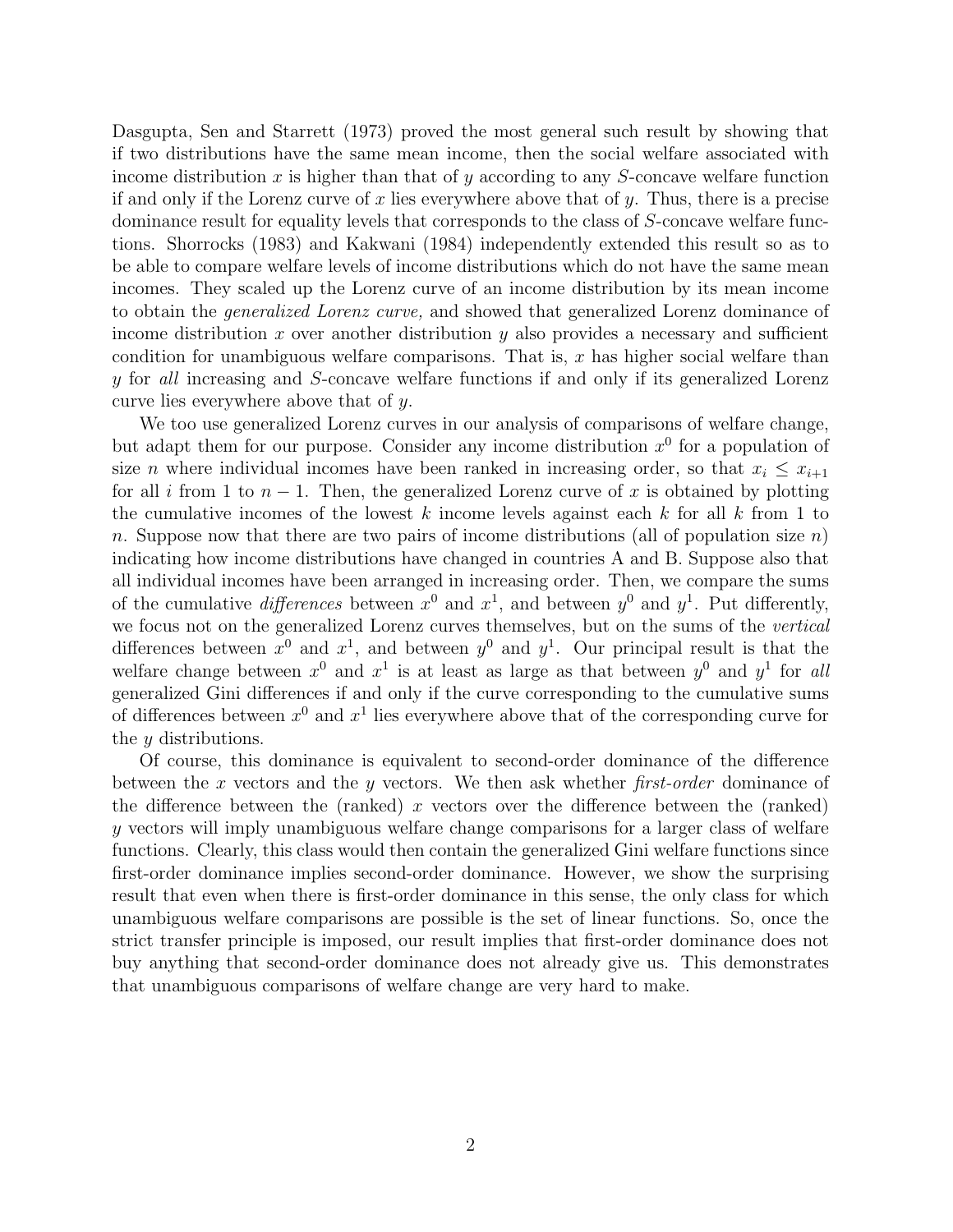#### 2 Measures of welfare change

Suppose that there are  $n \geq 2$  individuals in a society. A measure of welfare change is a function  $V: \mathbb{R}^{2n}_+ \to \mathbb{R}$  and we interpret  $V(x^0, x^1)$  as an indicator of the improvement (or deterioration) associated with moving from last period's income distribution  $x^0 \in \mathbb{R}^n_+$  to the current distribution  $x^1 \in \mathbb{R}^n_+$ . Our objective is to find a class of functions V that can be expressed in terms of a difference in welfare levels. That is, we require  $V$  to possess the following property.

Welfare difference compatibility. There exists a function  $W: \mathbb{R}^n_+ \to \mathbb{R}$  such that, for all  $x^0, x^1 \in \mathbb{R}_+^n$ ,

$$
V(x^0, x^1) = W(x^1) - W(x^0). \tag{1}
$$

We use the following properties that are well-established in the context of welfare functions and they continue to have strong intuitive appeal when formulated for a measure of welfare change. The first of these is continuity.

Continuity. V is continuous.

The next property is a strict monotonicity condition. It requires that  $V$  is strictly decreasing in  $x^0$  and strictly increasing in  $x^1$ .

**Strict monotonicity.** (a) For all  $x^0, x^1, z^0 \in \mathbb{R}^n_+$ , if  $z_i^0 \ge x_i^0$  for all  $i \in \{1, ..., n\}$  with at least one strict inequality, then  $V(z^0, x^1) < V(x^0, x^1)$ .

(b) For all  $x^0, x^1, z^1 \in \mathbb{R}^n_+$ , if  $z_i^1 \geq x_i^1$  for all  $i \in \{1, \ldots, n\}$  with at least one strict inequality, then  $V(x^0, z^1) > V(x^0, x^1)$ .

It follows immediately that if  $V$  is continuous and strictly monotonic and a function  $W$  as in  $(?)$  exists, this function W must be continuous and strictly increasing.

Positive linear homogeneity is another standard requirement for welfare functions that can be expressed for a measure of welfare change.

Positive linear homogeneity. For all  $x^0, x^1 \in \mathbb{R}_+^n$  and for all  $\lambda \in \mathbb{R}_{++}$ ,

$$
V(\lambda x^0, \lambda x^1) = \lambda V(x^0, x^1).
$$

Furthermore, we assume that  $V$  is anonymous, that is,  $V$  is invariant with respect to permutations of the income vectors.

**Anonymity.** For all  $x^0, x^1 \in \mathbb{R}^n_+$  and for all permutations  $\pi: \{1, \ldots, n\} \to \{1, \ldots, n\}$ ,

$$
V((x^0_{\pi(1)},\ldots,x^0_{\pi(n)}),(x^1_{\pi(1)},\ldots,x^1_{\pi(n)}))=V(x^0,x^1).
$$

The function W of  $(2)$  must be anonymous as a consequence of the anonymity of V. This is the case because, using  $(?)$ , the anonymity of V requires

$$
W\left(x_{\pi(1)}^1, \ldots, x_{\pi(n)}^1\right) - W\left(x_{\pi(1)}^0, \ldots, x_{\pi(n)}^0\right) = W(x^1) - W(x^0)
$$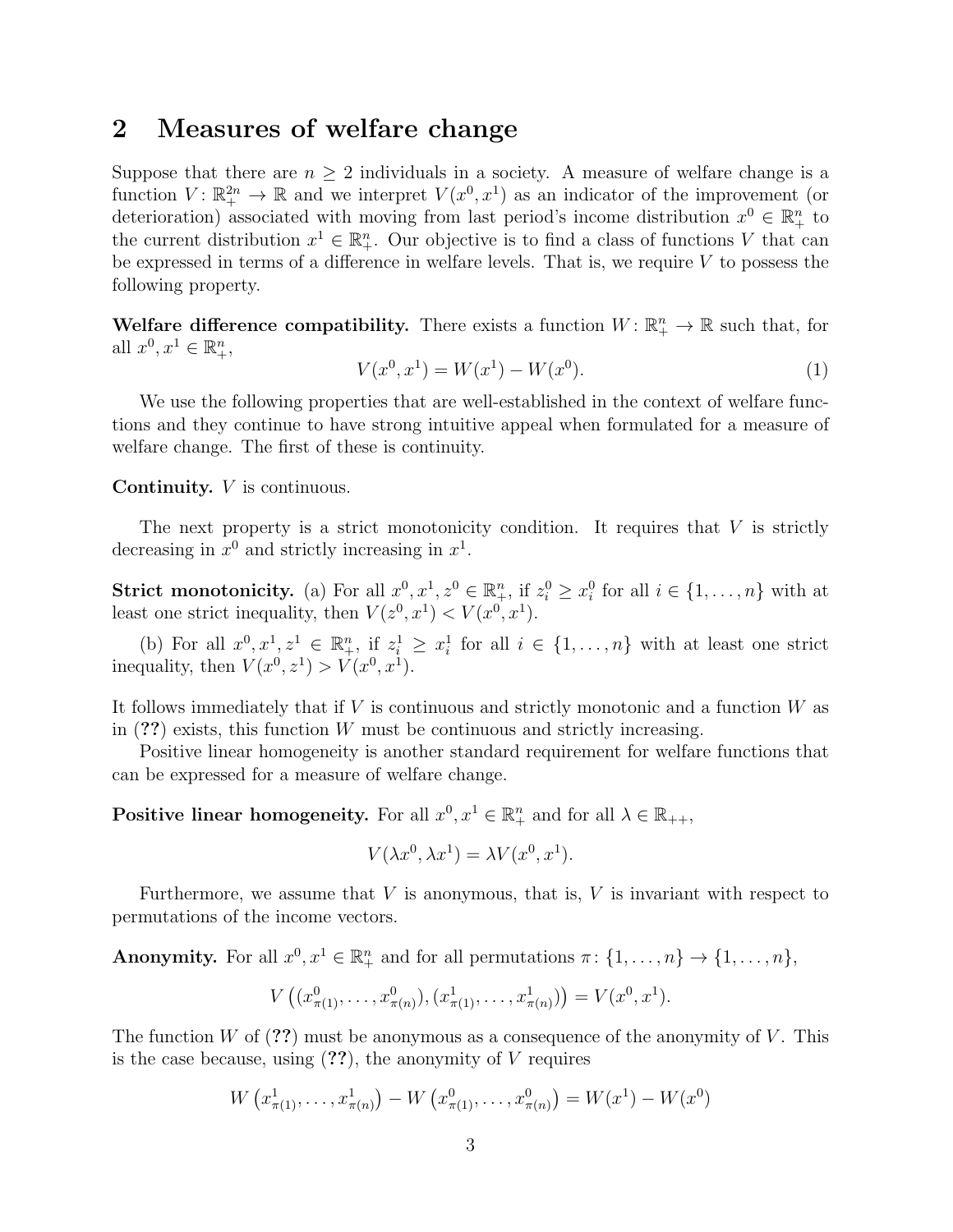for all  $x^0, x^1 \in \mathbb{R}^n_+$  and for all permutations  $\pi: \{1, \ldots, n\} \to \{1, \ldots, n\}$ . Setting  $x^0 =$  $(1, \ldots, 1)$ , this simplifies to

$$
W\left(x_{\pi(1)}^1, \ldots, x_{\pi(n)}^1\right) = W(x^1)
$$

for all  $x^1 \in \mathbb{R}^n_+$  and for all permutations  $\pi: \{1, \ldots, n\} \to \{1, \ldots, n\}$  so that W is anonymous.

The strict transfer principle (Pigou, 1912; Dalton, 1920) is an essential equity requirement. For any two income distributions  $x^1, y^1 \in \mathbb{R}^n_+$ , the distribution  $y^1$  is obtained from  $x^1$  via a progressive transfer if there exist  $i, j \in \{1, \ldots, n\}$  such that  $x_i^1 < x_j^1$  and  $\varepsilon \in (0, (x_j^1 - x_i^1)/2]$  such that  $y_i^1 = x_i^1 + \varepsilon$ ,  $y_j^1 = x_j^1 - \varepsilon$  and  $y_k^1 = x_k^1$  for all  $k \in \{1, \ldots, n\} \setminus \{i, j\}$ .

Strict transfer principle. For all  $x^0, x^1, y^1 \in \mathbb{R}^n_+$ , if  $y^1$  is obtained from  $x^1$  via a progressive transfer, then  $V(x^0, x^1) < V(x^0, y^1)$ .

The function  $W$  satisfies the standard strict transfer principle if  $V$  satisfies the above property. Suppose that  $y^1 \in \mathbb{R}^n_+$  is obtained from  $x^1 \in \mathbb{R}^n_+$  via a progressive transfer, and let  $x^0 \in \mathbb{R}^n_+$  be arbitrary. By the strict transfer principle and  $(??)$ , it follows that

$$
W(x^{1}) - W(x^{0}) < W(y^{1}) - W(x^{0})
$$

so that  $W(x^1) < W(y^1)$  for all  $x^1, y^1 \in \mathbb{R}^n_+$  such that  $y^1$  is obtained from  $x^1$  via a progressive transfer.

Note that the conjunction of  $(?)$  and the strict transfer principle implies that, for all  $x^0, x^1, y^0 \in \mathbb{R}^n_+$ , if  $y^0$  is obtained from  $x^0$  via a progressive transfer, then the inequality  $V(x^0, x^1) > V(y^0, x^1)$  must be true.

Our final axiom is an independence condition that is restricted to income distributions in which all incomes are ranked from lowest to highest. Formally, the set of bottom-firstordered permutations of the elements of  $\mathbb{R}^n_+$  is given by

$$
B = \{x \in \mathbb{R}_+^n \mid x_1 \leq \ldots \leq x_n\}.
$$

The welfare function analogue of following property appears in Weymark (1981, p. 418).

Weak independence of income source. For all  $x^0, x^1, y^0, y^1, z \in B$ ,

$$
V(x^{0} + z, x^{1} + z) \ge V(y^{0} + z, y^{1} + z) \iff V(x^{0}, x^{1}) \ge V(y^{0}, y^{1}).
$$
\n(2)

This axiom implies that W has the corresponding property as defined in Weymark (1981). Using  $(??)$ , it follows that  $(??)$  is equivalent to

$$
W(x^{1} + z) - W(x^{0} + z) \ge W(y^{1} + z) - W(y^{0} + z) \iff W(x^{1}) - W(x^{0}) \ge W(y^{1}) - W(y^{0})
$$

for all  $x^0, x^1, y^0, y^1, z \in B$ . Setting  $x^0 = y^0$ , this simplifies to

$$
W(x^1 + z) \ge W(y^1 + z) \iff W(x^1) \ge W(y^1)
$$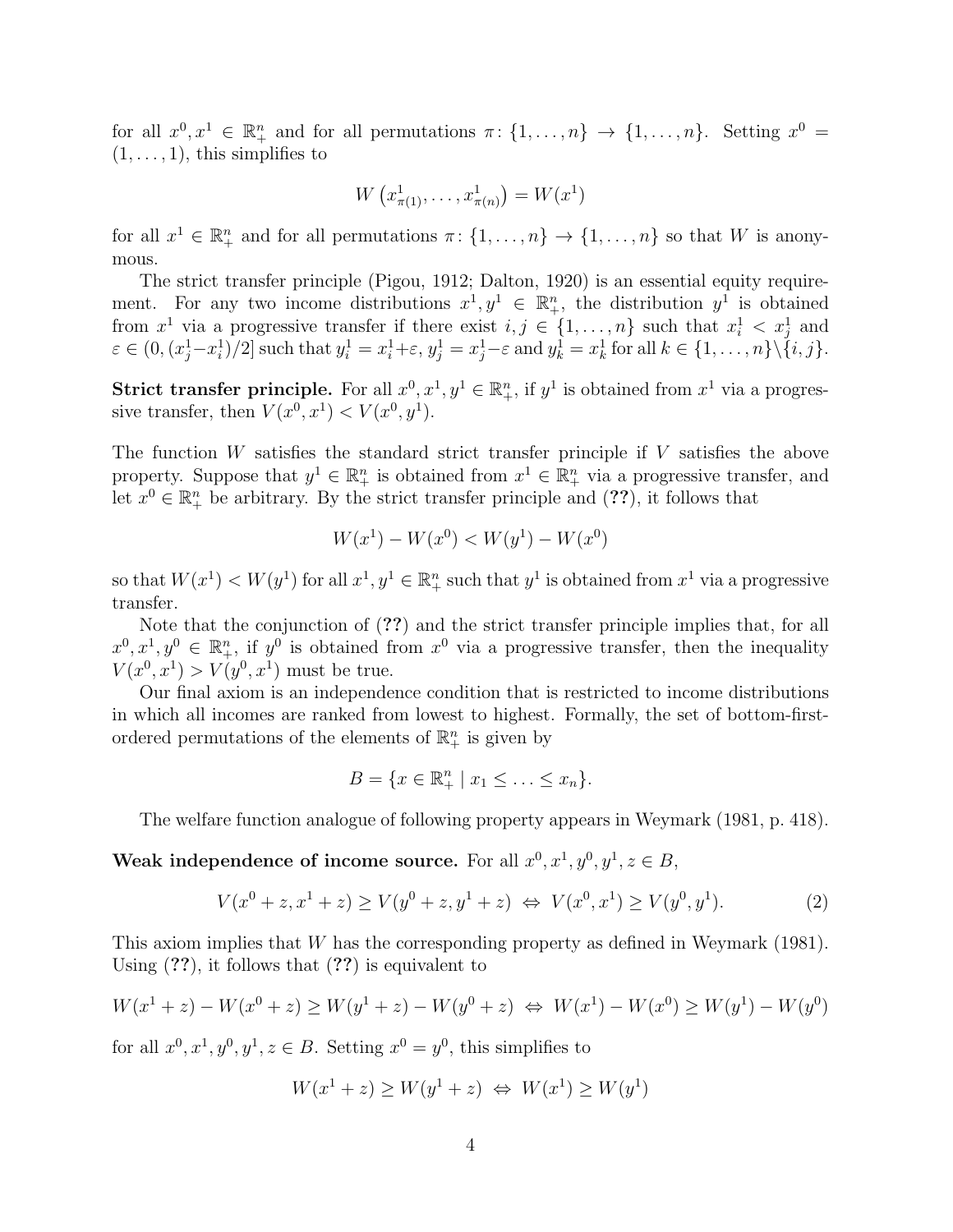for all  $x^1, y^1, z \in B$ , which is Weymark's (1981) condition.

Let

$$
A = \{ \alpha \in \mathbb{R}_{++}^n \mid \alpha_1 > \ldots > \alpha_n \}.
$$

A welfare function  $W$  is a generalized Gini welfare function if there exists a parameter vector  $\alpha = (\alpha_1, \dots, \alpha_n) \in A$  such that, for all  $x \in \mathbb{R}^n_+$ ,

$$
W(x) = \sum_{i=1}^{n} \alpha_i \tilde{x}_i
$$
 (3)

where  $\tilde{x} \in B$  is a bottom-first-ordered permutation of x. Thus, the weights  $\alpha_i$  are assigned to the positions in an income distribution, where higher incomes receive lower weights in order to ensure that the resulting welfare function respects the strict transfer principle. The corresponding generalized Gini measure of welfare change is given by

$$
V(x^{0}, x^{1}) = \sum_{i=1}^{n} \alpha_{i} \tilde{x}_{i}^{1} - \sum_{i=1}^{n} \alpha_{i} \tilde{x}_{i}^{0}
$$
\n(4)

for all  $(x^0, x^1) \in \mathbb{R}^{2n}_+$ . The measure of welfare change associated with the parameter vector  $\alpha \in A$  is denoted by  $V_{\alpha}$ . The class of all generalized Gini measures of welfare change is given by

$$
\mathcal{V}_G = \{ V_\alpha \mid \alpha \in A \}.
$$

Because we restrict attention to anonymous measures of welfare and welfare change, it involves no loss of generality to assume that  $x$  is bottom-first ordered.

## 3 Dominance properties

To simplify notation, we define

$$
\delta_i = x_i^1 - x_i^0
$$
 and  $\gamma_i = y_i^1 - y_i^0$  for all  $i \in \{1, ..., n\}$ 

for all bottom-first-ordered income distributions  $x^0, x^1, y^0, y^1 \in B$ . The following dominance property is a welfare-change adaptation of the generalized Lorenz criterion; see Shorrocks (1983).

**Second-order dominance.** For all  $x^0, x^1, y^0, y^1 \in B$ ,  $(x^0, x^1)$  second-order dominates  $(y^0, y^1)$  if and only if

$$
\sum_{i=1}^k (\delta_i - \gamma_i) \ge 0 \text{ for all } k \in \{1, \dots, n\}.
$$

Our objective is to derive a condition on any two pairs of distributions  $(x^0, x^1)$  and  $(y^0, y^1)$ that will enable us to state that the welfare change between  $(x^0, x^1)$  is greater or smaller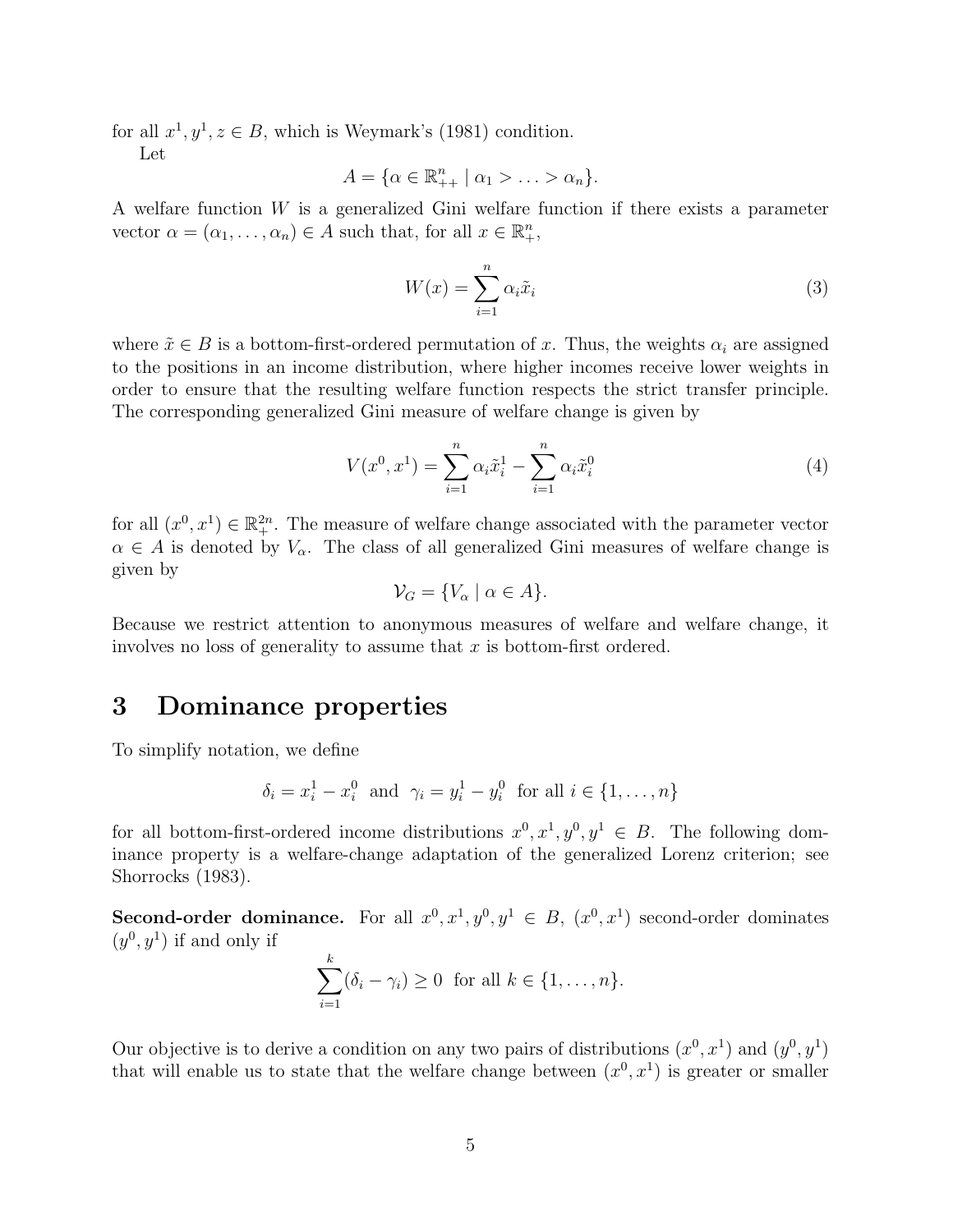than the welfare change between  $(y^0, y^1)$  for all measures of welfare change in the class  $\mathcal{V}_G$ . So, we want to rule out cases where there are two parameter vectors  $\alpha, \alpha' \in A$  such that

$$
V_{\alpha}(x^0, x^1) \ge V_{\alpha}(y^0, y^1)
$$
 and  $V_{\alpha'}(x^0, x^1) < V_{\alpha'}(y^0, y^1)$ .

The following lemma provides a condition that prevents such reversals.

**Lemma 1.** For all  $x^0, x^1, y^0, y^1 \in B$ ,

$$
V(x^0, x^1) \ge V(y^0, y^1) \text{ for all } V \in \mathcal{V}_G
$$

if and only if

$$
\sum_{i=1}^{k} \alpha_i (\delta_i - \gamma_i) \ge 0 \text{ for all } k \in \{1, \dots n\} \text{ and for all } \alpha \in A.
$$
 (5)

**Proof.** Sufficiency of (??) follows from the definition of the elements of  $V_G$ .

To prove necessity, let  $V_{\alpha}(x^0, x^1) \geq V_{\alpha}(y^0, y^1)$  for some  $\alpha \in A$ . Therefore, by definition

$$
\sum_{i=1}^{n} \alpha_i (\delta_i - \gamma_i) \ge 0.
$$
 (6)

Suppose there exists a  $k < n$  such that

$$
\sum_{i=1}^k \alpha_i(\delta_i - \gamma_i) < 0.
$$

Together with (??), this implies

$$
\sum_{i=k+1}^n \alpha_i(\delta_i - \gamma_i) \ge \sum_{i=1}^k \alpha_i(\gamma_i - \delta_i).
$$

Let  $c > 1$  and define a vector  $\alpha^c \in A$  as follows. For all  $i \in \{1, \ldots, n\}$ ,

$$
\alpha_i^c = \begin{cases} \alpha_i & \text{if } i \leq k, \\ \frac{1}{c}\alpha_i & \text{if } i > k. \end{cases}
$$

Clearly,  $\alpha^c \in A$  for all  $c > 1$ , and there exists  $c^*$  sufficiently large such that

$$
\sum_{i=1}^n \alpha_i^{c^*} (\delta_i - \gamma_i) < 0,
$$

that is,  $V_{\alpha^{c^*}}(y^0, y^1) > V_{\alpha^{c^*}}(x^0, x^1)$ . This shows that if (??) is not satisfied, then there are two measures of welfare change in  $\mathcal{V}_G$  which differ in their ranking of the pairs  $(x^0, x^1)$  and  $(y^0, y^1)$ , a contradiction that completes the proof.

We prove one more lemma before stating our main result.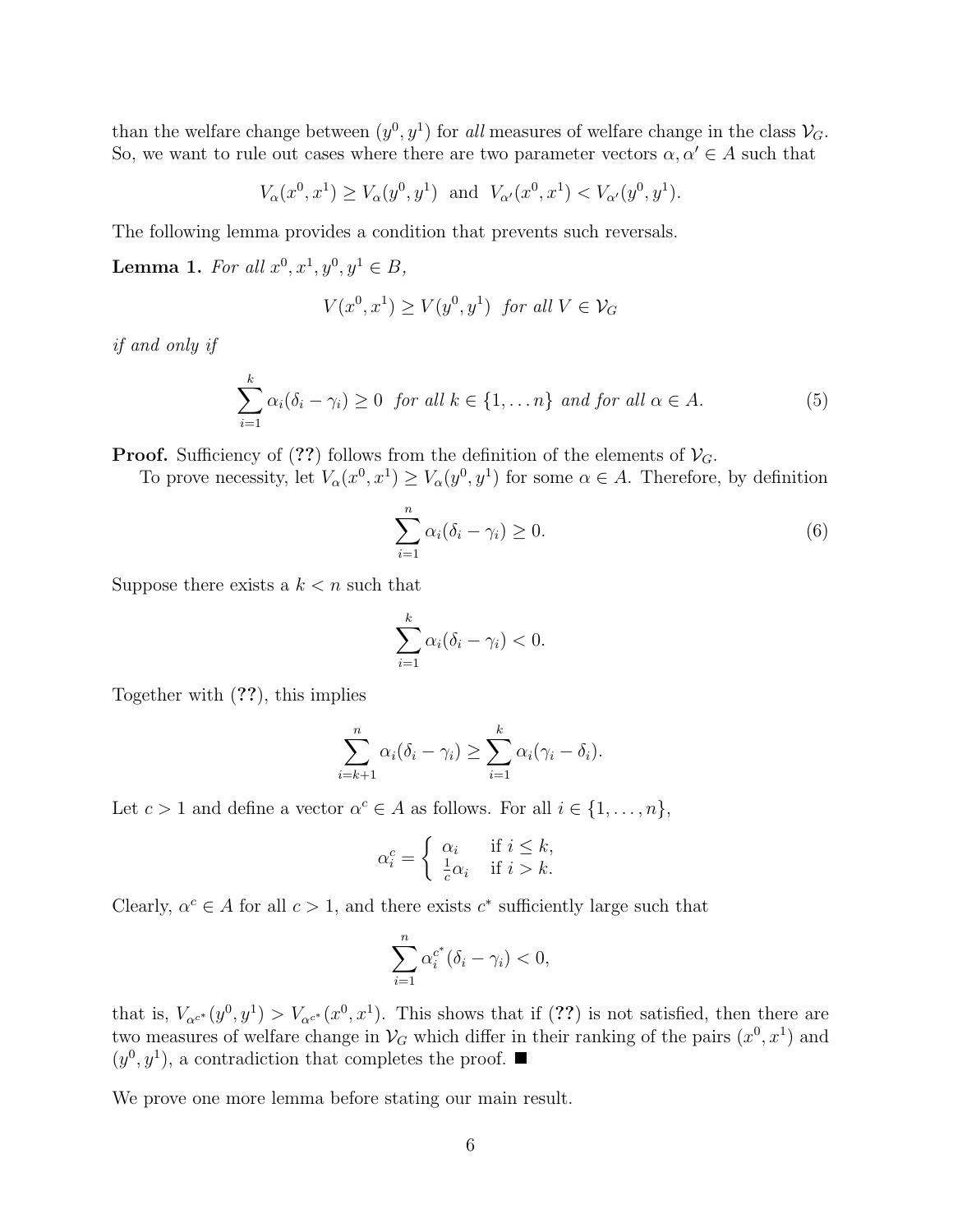**Lemma 2.** Let  $x^0, x^1, y^0, y^1 \in B$  and suppose that  $(x^0, x^1)$  second-order dominates  $(y^0, y^1)$ . Then, for all  $\alpha \in A$  and for all  $k \in \{1, \ldots, n\}$ ,

$$
\sum_{i=1}^k \alpha_i(\delta_i - \gamma_i) \ge \alpha_k \sum_{i=1}^k (\delta_i - \gamma_i).
$$

**Proof.** Clearly, the claim is true for  $k = 1$ . By way of induction, suppose that it is true for all  $k' < k$ . Then it follows that

$$
\alpha_k(\delta_k-\gamma_k)+\sum_{i=1}^{k-1}\alpha_i(\delta_i-\gamma_i)\geq \alpha_k(\delta_k-\gamma_k)+\alpha_{k-1}\sum_{i=1}^{k-1}(\delta_i-\gamma_i).
$$

Hence,

$$
\sum_{i=1}^{k} \alpha_i (\delta_i - \gamma_i) \ge \alpha_k \sum_{i=1}^{k} (\delta_i - \gamma_i)
$$

since  $\alpha_{k-1} > \alpha_k$  because  $\alpha \in A$  and  $\sum_{i=1}^{k-1} (\delta_i - \gamma_i) \geq 0$  because  $(x^0, x^1)$  second-order dominates  $(y^0, y^1)$ .

We can now state the main result of this section.

**Theorem 1.** For all  $x^0, x^1, y^0, y^1 \in B$ ,

$$
V(x^0,x^1)\geq V(y^0,y^1) \ \hbox{ for all } V\in\mathcal{V}_G
$$

if and only if  $(x^0, x^1)$  second-order dominates  $(y^0, y^1)$ .

**Proof.** Suppose first that  $(x^0, x^1)$  second-order dominates  $(y^0, y^1)$ . Then, by definition,

$$
\sum_{i=1}^{k} (\delta_i - \gamma_i) \ge 0 \quad \text{for all } k \in \{1, \dots, n\}.
$$
 (7)

Take any  $\alpha \in A$ . Then the inequality

$$
\alpha_1(\delta_1 - \gamma_1) \ge 0
$$

follows from setting  $k = 1$  in (??) and the fact that  $\alpha_1 > 0$ . Suppose that, for some  $K \in \{2, ..., n\},\$ 

$$
\sum_{i=1}^k \alpha_i(\delta_i - \gamma_i) \ge 0 \text{ for all } k \in \{1, \dots, K-1\}.
$$

We want to show that

$$
\sum_{i=1}^K \alpha_i(\delta_i - \gamma_i) \ge 0.
$$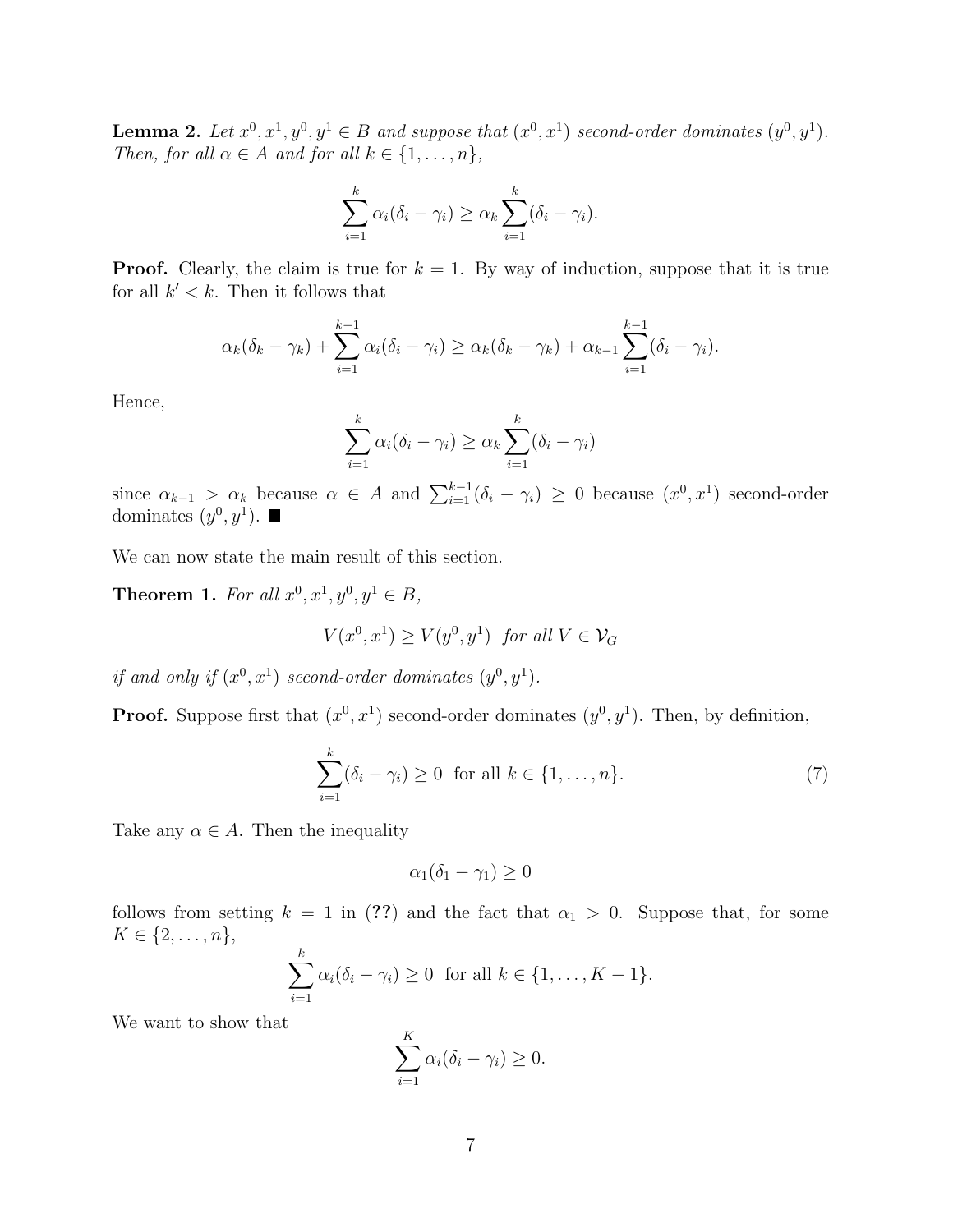By (??) and Lemma ??,

$$
\sum_{i=1}^{K} \alpha_i (\delta_i - \gamma_i) \ge \alpha_K \sum_{i=1}^{k} (\delta_i - \gamma_i) \ge 0.
$$

Since  $\alpha \in A$  was chosen arbitrarily, this inequality together with Lemma ?? establishes that  $V(x^0, x^1) \ge V(y^0, y^1)$  for all  $V \in \mathcal{V}_G$ .

Now suppose that  $V(x^0, x^1) \ge V(y^0, y^1)$  for all  $V \in \mathcal{V}_G$ . We need to show that  $(x^0, x^1)$ second-order dominates  $(y^0, y^1)$ . In view of Lemma ??, it is sufficient to prove that if (??) is satisfied, then  $(x^0, x^1)$  second-order dominates  $(y^0, y^1)$ .

Pick any  $\alpha \in A$ . Then,

$$
\sum_{i=1}^k \alpha_i(\delta_i - \gamma_i) \ge 0 \text{ for all } k \in \{1, \dots, n\}.
$$

Clearly,  $\delta_1 \geq \gamma_1$  since  $\alpha_1 > 0$ . Let  $K \in \{2, ..., n\}$  and assume that

$$
\sum_{i=1}^{k} (\delta_i - \gamma_i) \ge 0 \text{ for all } k \in \{1, ..., K - 1\}.
$$

Suppose that

$$
\sum_{i=1}^K (\delta_i - \gamma_i) < 0.
$$

Multiplying by  $\alpha_K > 0$ , we obtain

$$
\sum_{i=1}^{K} \alpha_K(\delta_i - \gamma_i) < 0. \tag{8}
$$

Let  $\varepsilon \in \mathbb{R}_{++}$  and define  $\alpha^{\varepsilon} \in A$  as follows. For all  $i \in \{1, \ldots, n\},$ 

$$
\alpha_i^{\varepsilon} = \begin{cases} \alpha_K + (K - i)\varepsilon & \text{if } i < K, \\ \alpha_i & \text{if } i \ge K. \end{cases}
$$

From (??), we know that

$$
\sum_{i=1}^K \alpha_i^{\varepsilon} (\delta_i - \gamma_i) \ge 0 \text{ for all } \varepsilon \in \mathbb{R}_{++}.
$$

But (??) implies

$$
\lim_{\varepsilon \to 0} \sum_{i=1}^K \alpha_i^{\varepsilon} (\delta_i - \gamma_i) = \alpha_K \sum_{i=1}^K (\delta_i - \gamma_i) < 0,
$$

a contradiction to (??) that completes the proof of the theorem.  $\blacksquare$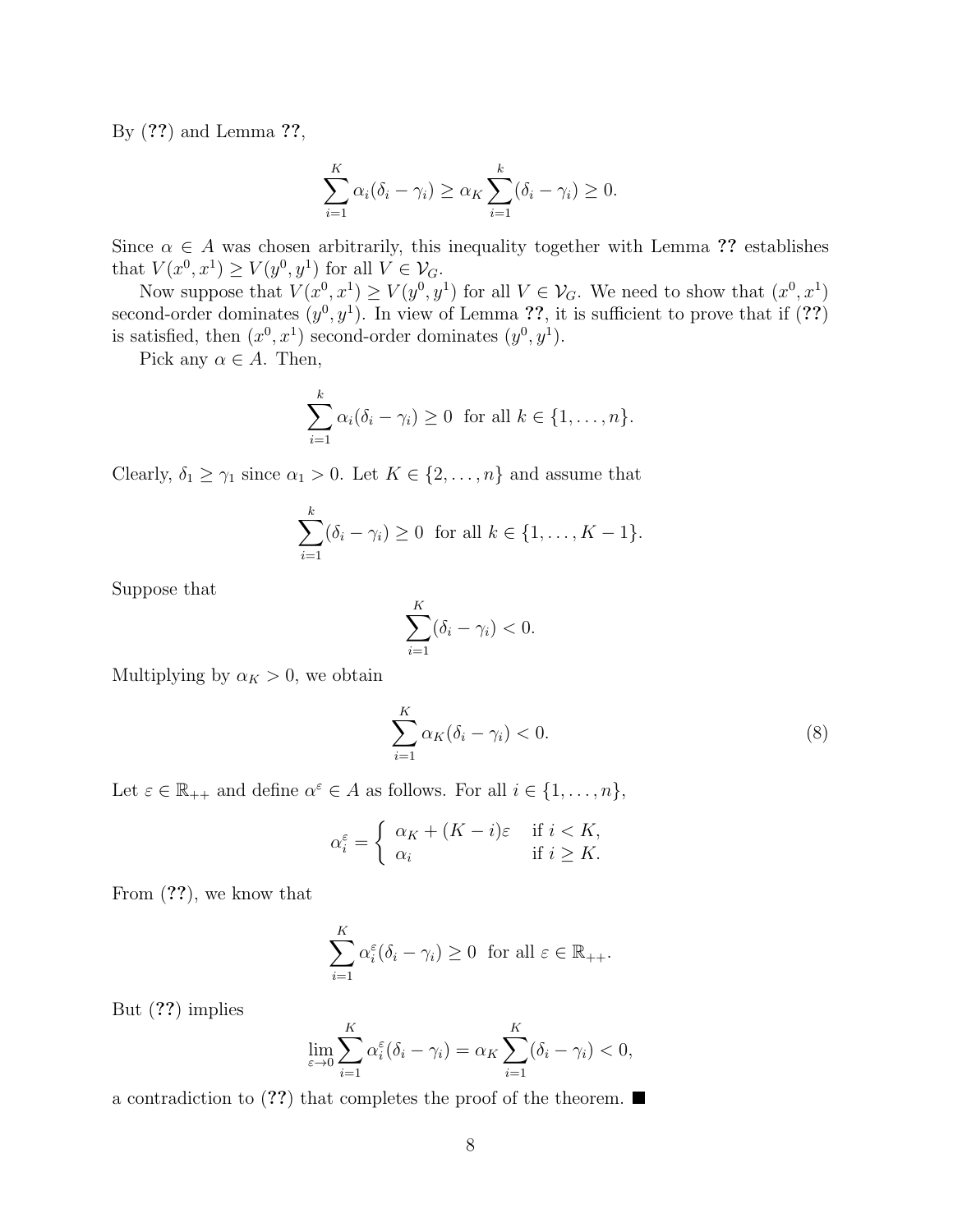A comparison with the result obtained by Shorrocks (1983) illustrates the impact of considering welfare differences rather than welfare levels. Because of the linearity inherent in difference comparisons, not all increasing and S-concave welfare functions have to agree in order to obtain an equivalence result but only those among them that are linear—that is, those corresponding to the generalized Ginis.

Thus, as established in the above theorem, welfare functions other than the generalized Ginis cannot be employed in an equivalence result that involves our second-order dominance condition. This raises the question of whether a more stringent dominance definition can accommodate a more general class of functions. For instance, we may want to impose a first-order dominance property for welfare differences, defined as follows. Again, we assume that, without loss of generality, the income distributions  $x^0, x^1, y^0, y^1$  are in B, and  $\delta_i$  and  $\gamma_i$  are defined as above.

**First-order dominance.** For all  $x^0, x^1, y^0, y^1 \in B$ ,  $(x^0, x^1)$  first-order dominates  $(y^0, y^1)$ if and only if

$$
\delta_i - \gamma_i \ge 0 \text{ for all } i \in \{1, \dots, n\}.
$$

Because first-order dominance implies second-order dominance, the generalized Gini measures of welfare change are compatible with this dominance property. There may be additional measures that can be accommodated in the first-order case but, as illustrated below, all of them must be based on linear measures as well.

Let  $\mathcal F$  be a class of measures of welfare change. If the members of  $\mathcal F$  are to be compatible with the first-order dominance criterion, it must be the case that if  $(x^0, x^1)$  first-order dominates  $(y^0, y^1)$ , then

$$
V(x^0, x^1) \ge V(y^0, y^1) \text{ for all } V \in \mathcal{F}
$$

or, in terms of the underlying welfare functions  $W$ ,

$$
W(x1) - W(x0) \ge W(y1) - W(y0).
$$
\n(9)

Consider  $x^1, y^0 \in B$  and let  $x^0 = y^1 = (x^1 + y^0)/2$ , that is, the distributions  $x^0$  and  $y^1$  are both equal to the arithmetic mean of  $x^1$  and  $y^0$ . Therefore, by definition,

$$
\delta_i - \gamma_i = (x_i^1 - x_i^0) - (y_i^1 - y_i^0) = 0
$$
 for all  $i \in \{1, ..., n\}.$ 

Because  $x^0 = y^1 = (x^1 + y^0)/2$ , (??) requires that

$$
W(x^{1}) - W(x^{0}) = W(y^{1}) - W(y^{0}) \iff W(x^{1}) - W(x^{0}) = W(x^{0}) - W(y^{0})
$$
  
\n
$$
\iff 2W(x^{0}) = W(x^{1}) + W(y^{0})
$$
  
\n
$$
\iff W\left(\frac{1}{2}x^{1} + \frac{1}{2}y^{0}\right) = \frac{1}{2}W(x^{1}) + \frac{1}{2}W(y^{0}),
$$

a condition that requires  $W$  to be an increasing affine function within the bottom-firstordered subspace of  $\mathbb{R}^n_+$ . This, in turn, means that the associated measure of welfare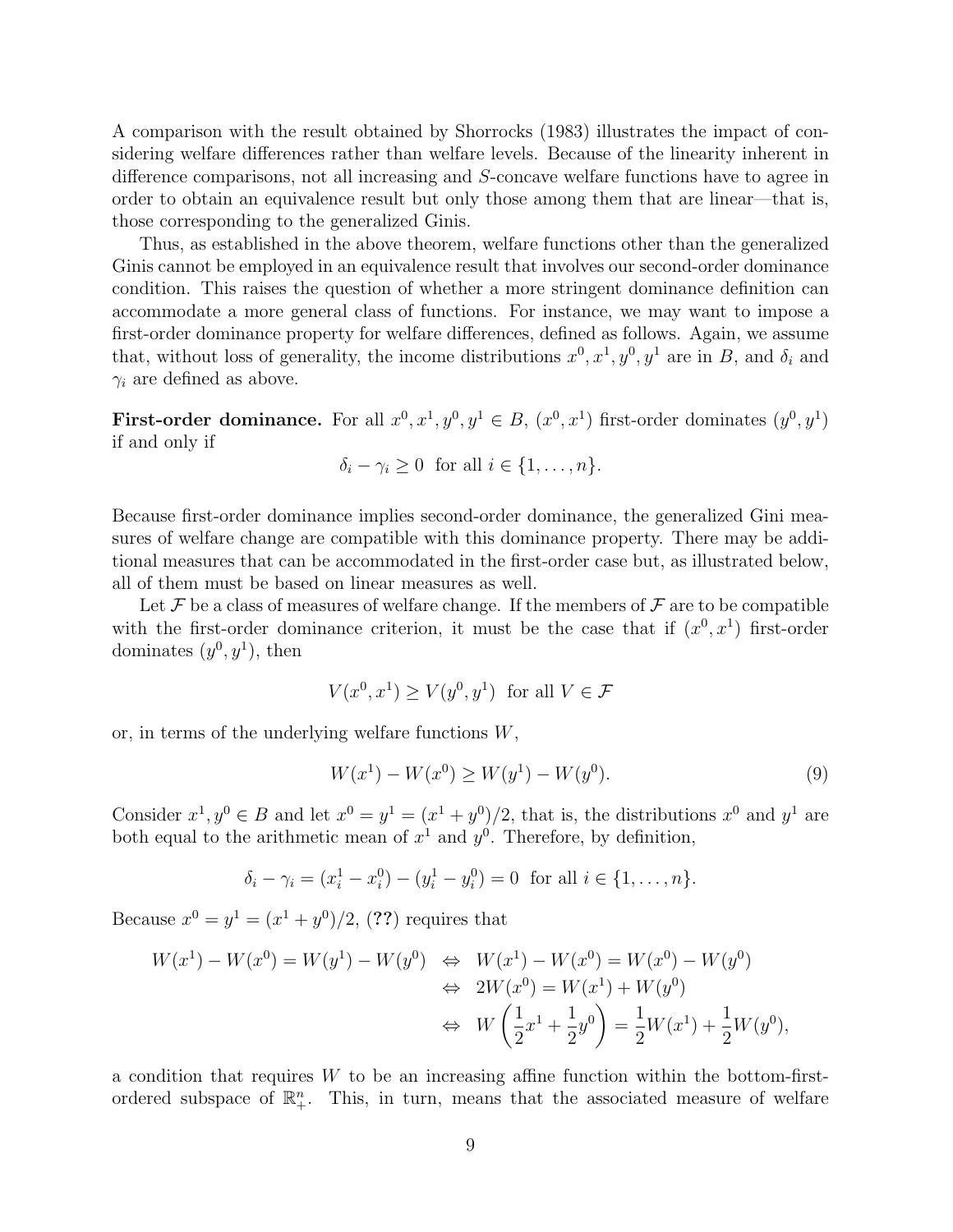change is linear. Because the only functions with that property other than the generalized Ginis are such that the parameter vectors  $\alpha$  do not respect the inequalities that define membership in A, it follows that these additional functions fail to satisfy the strict transfer principle. Thus, even this first-order dominance condition does not allow for measures other than the generalized Ginis if this fundamental equity property is to be retained.

We conclude this section with an observation that follows from the above-stated results. Consider the question of making similar unambiguous comparisons of changes in the level of inequality, where the measure of inequality is derived from a social welfare function. Take two pairs of income distributions  $(x^0, x^1)$  and  $(y^0, y^1)$  each with the same (positive) mean income. Let

$$
Z(x^{0}, x^{1}) = I(x^{1}) - I(x^{0})
$$

be a measure of inequality change, analogous to  $V$ . Suppose, moreover, that

$$
I(x) = 1 - \frac{x_e}{\mu(x)},
$$

where  $\mu(x)$  is mean income and  $x_e$  is the *equally-distributed-equivalent income* corresponding to the income distribution x and the welfare function W. That is,  $x_e$  is implicitly defined by

$$
W(x_e, \ldots, x_e) = W(x).
$$

Let  $\mathcal{I}_G$  be the class of inequality measures that are derived from the class of generalized Gini welfare functions, and let  $\mathcal{Z}_G$  be the set of measures of inequality change that represent the difference of inequality levels where the inequality index is some member of  $\mathcal{I}_G$ . In view of Theorem ??, the following result is immediate.

**Theorem 2.** For all  $x^0, x^1, y^0, y^1 \in B$  with the same mean income,

$$
Z(x^0, x^1) \ge Z(y^0, y^1) \text{ for all } Z \in \mathcal{Z}_G
$$

if and only if  $(x^0, x^1)$  second-order dominates  $(y^0, y^1)$ .

Note that since we restrict the four distributions to have the same mean income, we could also state the above theorem in terms of second-order dominance of the vertical differences in the Lorenz curves.

## 4 A characterization

We conclude this paper by providing a characterization of the generalized Gini measures of welfare change. There clearly is a strong resemblance to Weymark's (1981) axiomatization but some arguments in his proof can be simplified here because our list of axioms is slightly different from his.

Theorem 3. A measure of welfare change V satisfies welfare difference compatibility, continuity, strict monotonicity, positive linear homogeneity, anonymity, the strong transfer principle and weak independence of income source if and only if  $V$  is a generalized Gini measure of welfare change with a corresponding generalized Gini welfare function W.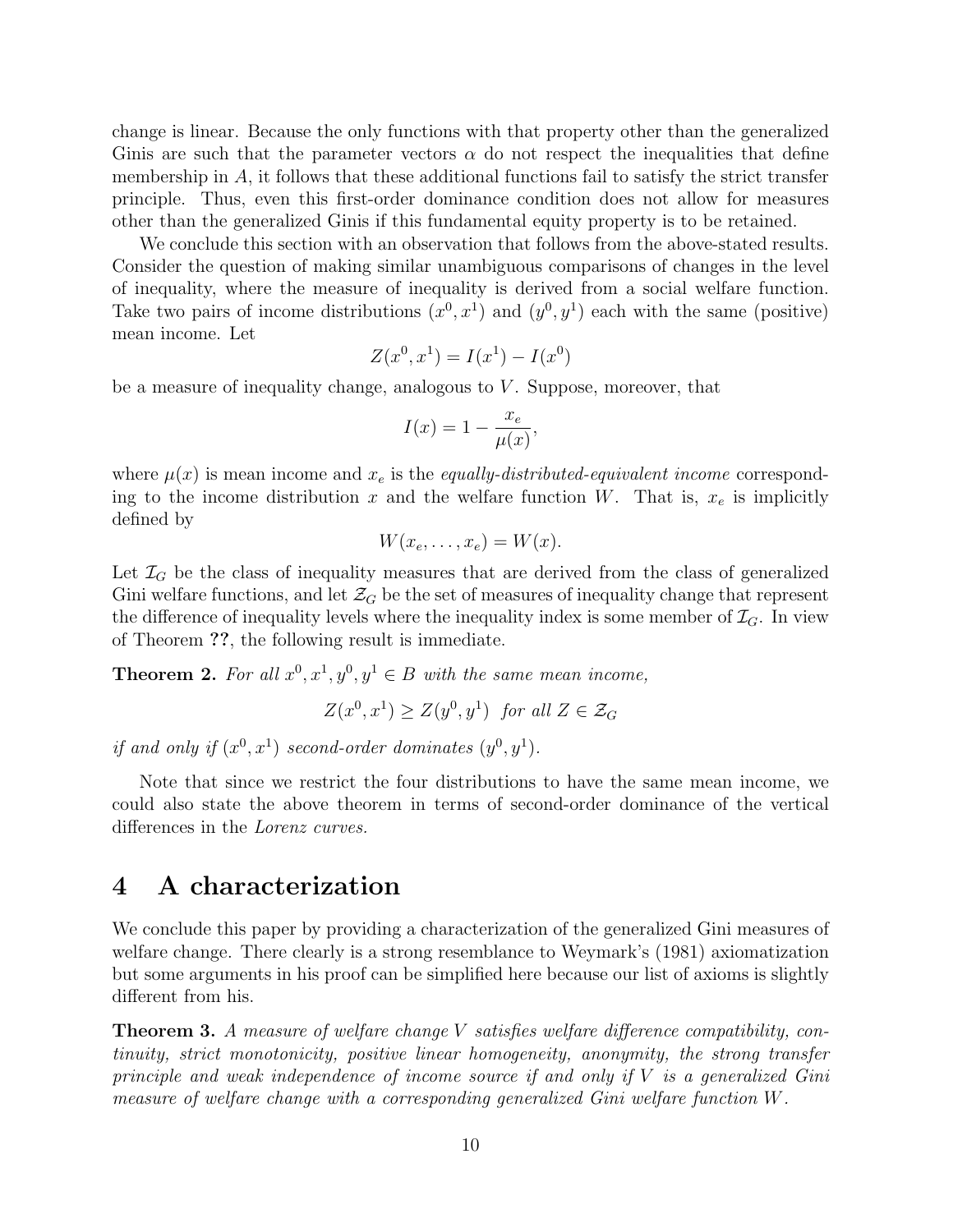Proof. That the generalized Gini measures of welfare change satisfy the axioms of the theorem statement is straightforward to verify.

Conversely, suppose that  $V$  is a measure of welfare change satisfying the axioms. By anonymity, it is sufficient to show that (??) and (??) are true for bottom-first-ordered permutations of the requisite income distributions. As mentioned in the text, the welfare function W (which exists as a consequence of welfare difference compatibility) inherits the properties of continuity, strict increasingness, anonymity, the strict transfer principle and weak independence of income source suitably formulated for welfare functions.

We now show that the restriction of W to bottom-first-ordered permutations must be an increasing transformation of an increasing linear function. Because we assume that V satisfies positive linear homogeneity, the argument used in the proof of Weymark's (1981) Theorem 3 can be simplified. To do so, we first prove that the restriction of any level set of W to B is a convex set. Let  $z, z' \in B$  be in the same level set of W so that  $W(z) = W(z')$ . Using  $(?)$  and the positive linear homogeneity of V, it follows that

$$
W(z) = W(z') \Leftrightarrow V(z, z') = 0 \Leftrightarrow V(\lambda z, \lambda z') = 0 \Leftrightarrow W(\lambda z) = W(\lambda z')
$$

for all  $\lambda \in \mathbb{R}_{++}$ . Letting  $\theta \in (0,1)$ , it follows that

$$
W(z) = W(z') \Leftrightarrow W((1 - \theta)z) = W((1 - \theta)z'). \tag{10}
$$

Adding  $\theta z$  to both  $(1 - \theta)z$  and  $(1 - \theta)z'$ , weak independence of income source implies that

$$
W((1 - \theta)z) = W((1 - \theta)z') \Leftrightarrow W(\theta z + (1 - \theta)z) = W(z) = W(\theta z + (1 - \theta)z')
$$

and, combined with (??), we obtain

$$
W(z) = W(z') \iff W(z) = W(\theta z + (1 - \theta) z')
$$

for all  $z, z' \in B$  in the same level set of W and for all  $\theta \in (0, 1)$ , which implies that the requisite level set is convex. Because  $W$  is strictly increasing, it follows that the restriction of  $W$  to  $B$  is an increasing transformation of a strictly increasing linear function. Thus, there exist  $\beta_1, \ldots, \beta_n \in \mathbb{R}_{++}$  and an increasing function  $\phi \colon \mathbb{R}_+ \to \mathbb{R}$  such that, for all  $x \in B$ ,

$$
W(x) = \phi\left(\sum_{i=1}^{n} \beta_i x_i\right). \tag{11}
$$

By the strict transfer principle and because the elements of  $B$  are bottom-first-ordered, it follows that  $\beta_1 > \ldots > \beta_n$ . By anonymity,

$$
W(x) = \phi\left(\sum_{i=1}^{n} \beta_i \tilde{x}_i\right)
$$

for all  $x \in \mathbb{R}^n_+$ .

Using (??) and noting that, for any  $p, q \in \mathbb{R}_+$ , two distributions x and y can be chosen so that  $\sum_{i=1}^n \beta_i \tilde{x}_i^0 = p$  and  $\sum_{i=1}^n \beta_i \tilde{x}_i^1 = q$ , positive linear homogeneity requires that

$$
\phi(\lambda q) - \phi(\lambda p) = \lambda(\phi(q) - \phi(p))\tag{12}
$$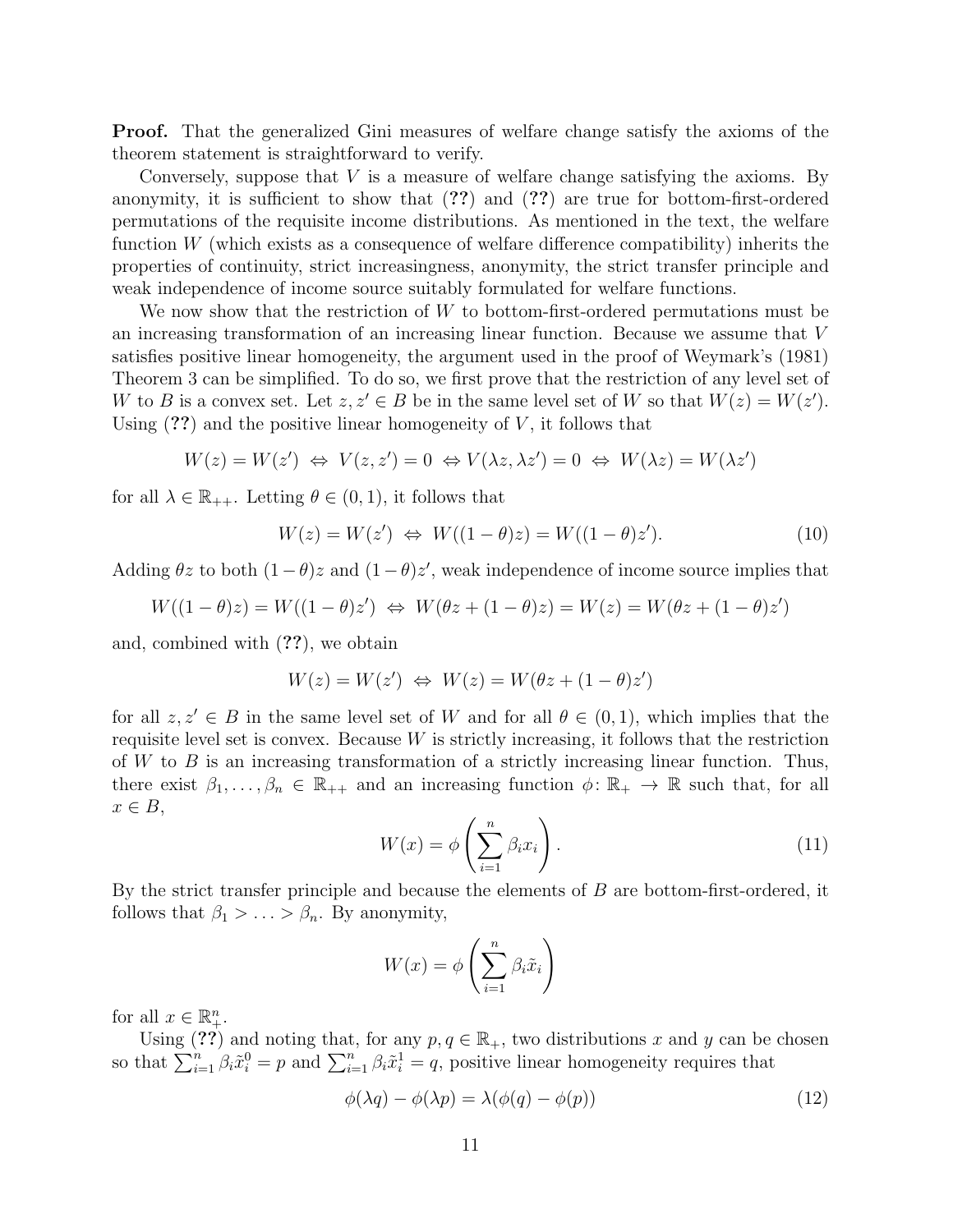for all  $p, q \in \mathbb{R}_+$  and for all  $\lambda \in \mathbb{R}_{++}$ . Setting  $p > 0$ ,  $q = 0$  and  $\lambda = 1/p$  in (??), it follows that

$$
\phi(0) - \phi(1) = (\phi(0) - \phi(p))/p
$$

and, solving for  $\phi(p)$ , we obtain

$$
\phi(p) = (\phi(1) - \phi(0))p + \phi(0) = \gamma p + \delta
$$

where  $\gamma = \phi(1) - \phi(0)$  is positive because  $\phi$  is increasing and  $\delta = \phi(0)$  is a real number. Therefore,  $\phi$  is an increasing affine function and, setting  $\alpha_i = \gamma \beta_i$  for all  $i \in \{1, \ldots, n\}$ , it follows that  $\alpha_1 > \ldots > \alpha_n$  and

$$
W(x) = \sum_{i=1}^{n} \alpha_i \tilde{x}_i
$$

for all  $x \in \mathbb{R}^n_+$ . Using welfare difference compatibility, we obtain

$$
V(x^{0}, x^{1}) = \sum_{i=1}^{n} \alpha_{i} \tilde{x}_{i}^{1} - \sum_{i=1}^{n} \alpha_{i} \tilde{x}_{i}^{0}
$$

for all  $(x^0, x^1) \in \mathbb{R}^{2n}_+$ .

### 5 Concluding remarks

In order to establish a dominance criterion that allows for welfare changes to be compared across societies with different population sizes, one possible approach consists of replicating the requisite societies and employing the dominance criterion that corresponds to the larger population. Specifically, if we have pairs of distributions  $(x^0, x^1) \in \mathbb{R}^{2n}_+$  and  $(y^0, y^1) \in \mathbb{R}^{2m}_+$ where  $n \neq m$ , we can consider an m-fold replication of  $(x^0, x^1)$  and an n-fold replication of  $(y^0, y^1)$  and apply the dominance criterion for population size nm to the replicated distributions. Of course, implicit in such a procedure—which is also suggested by Shorrocks (1983)—is some suitable notion of a principle of population, ensuring that such replications do not distort welfare-change-relevant features of the original distributions. This observation leads us to the *single-parameter Ginis*, which are characterized by Donaldson and Weymark (1980) by means of the principle of population. A similar variable-population result that employs a recursivity property characterizes the *single-series Ginis*; see Bossert (1990). In analogy to our characterization that parallels Weymark's (1981) axiomatization, these variable-population extensions can be adjusted to our setting so as to apply to measures of welfare change.

#### References

Atkinson, A.B. (1970), On the measurement of inequality, Journal of Economic Theory 2, 244–263.